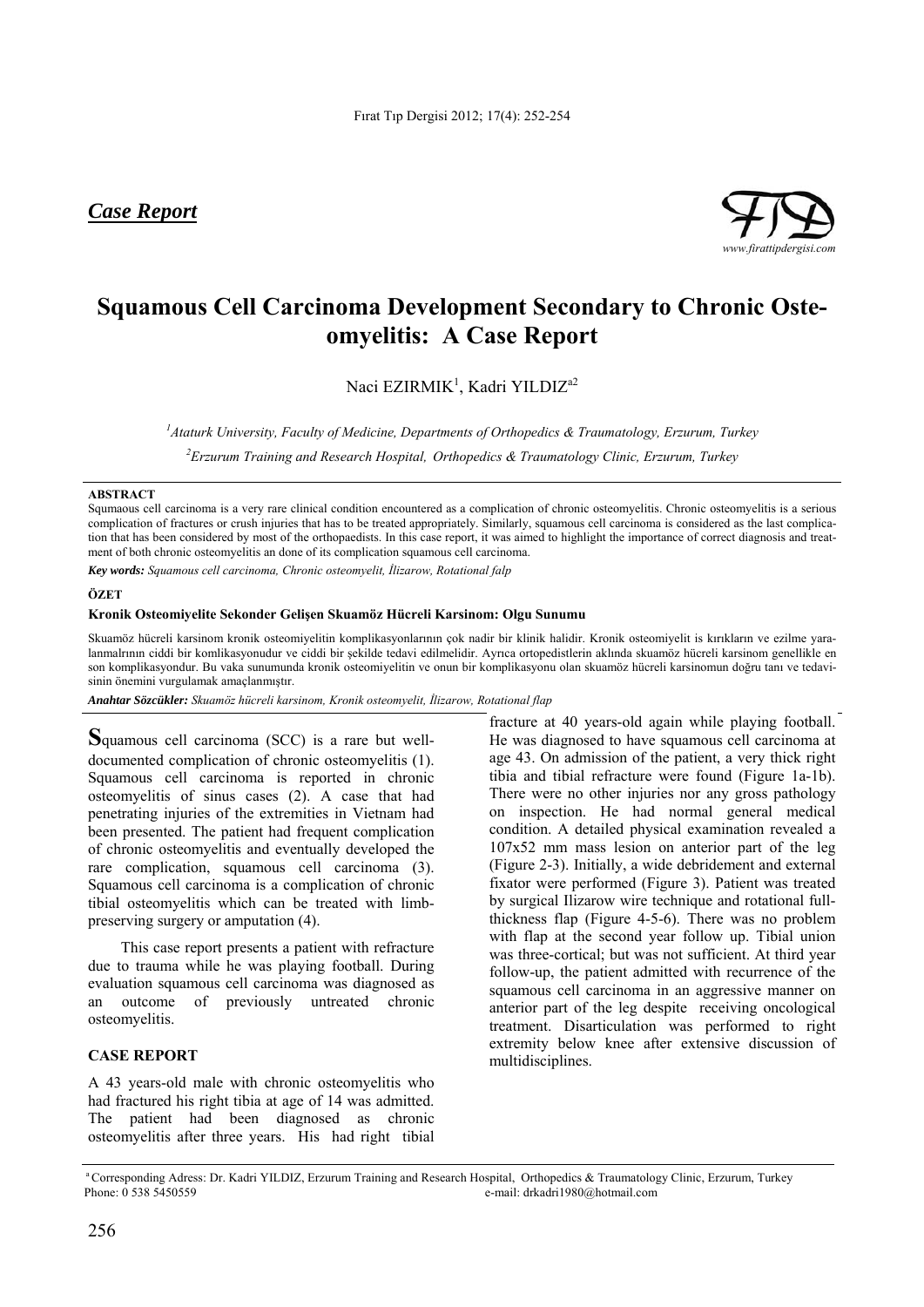## Fırat Tıp Dergisi 2012; 17(4): 252-254 Ezirmik and Yildiz



*Figure 1. Preoperative tibia lateral radiography (thickened bone due to osteomyelitis) (a), Preoperative tibia anteroposterior radiography (b).* 



*Figure 2. Clinical appearing of squamous cell ca after chronic osteomyelitis* 



*Figure 3. External fixator (acute treatment with debridement and fixing)* 



*Figure 4. Excised part of tibia (histopathological examination revealed invasive squamous cell carcinoma)* 



*Figure 5. Ilizarov technique for tibial fracture treatment* 



*Figure 6. Ilizarov method with rotational full-thickness flap*